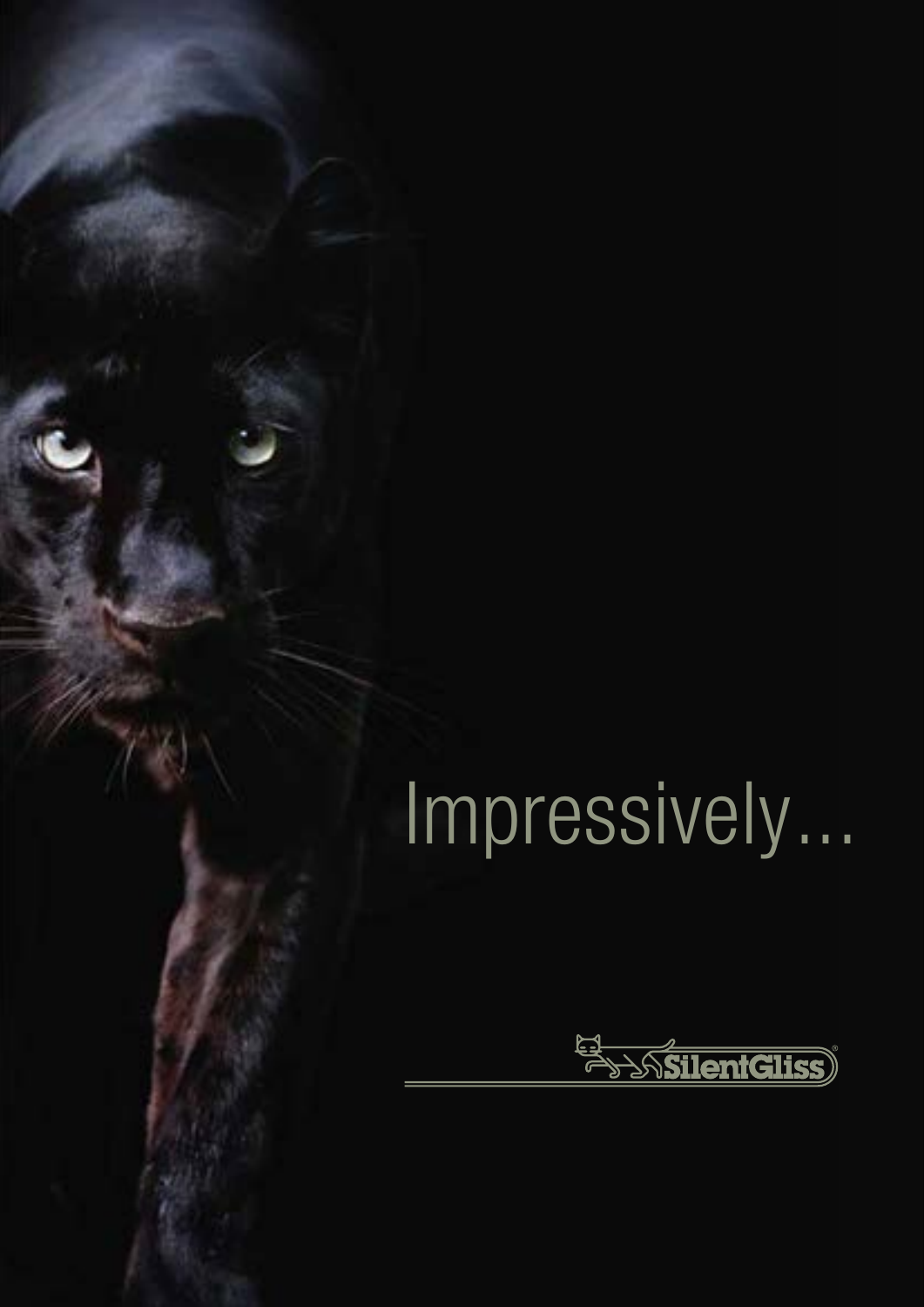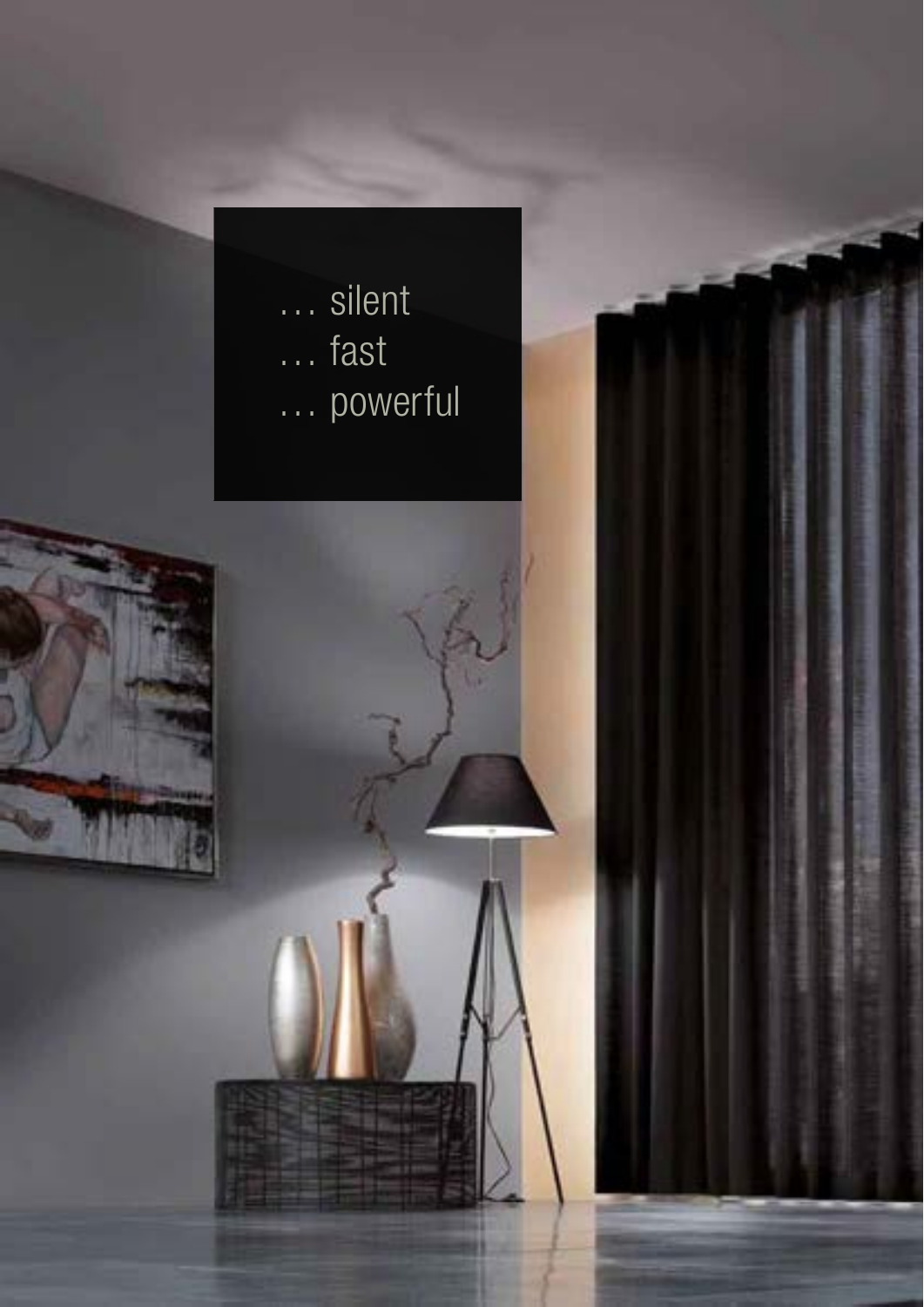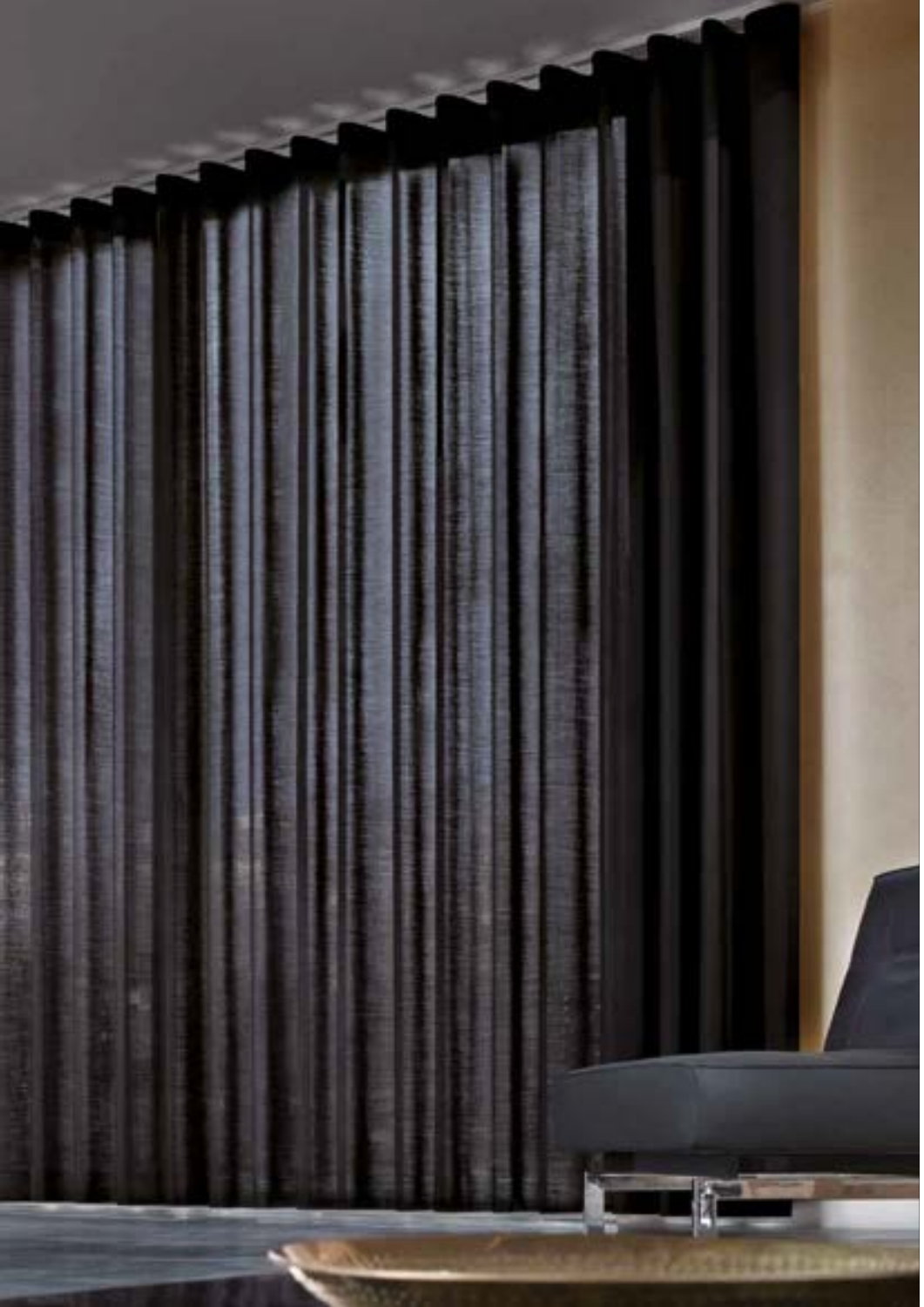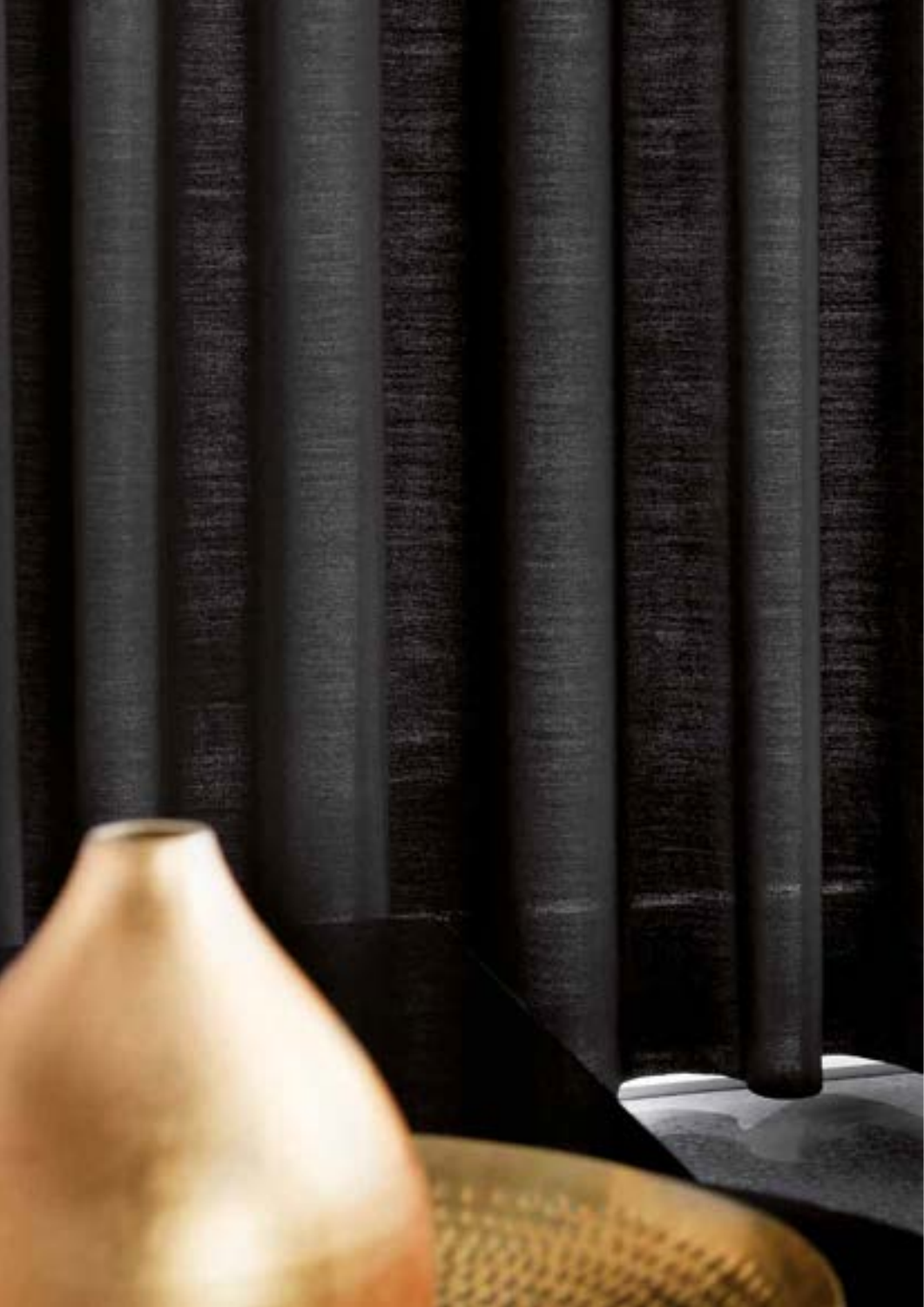

The Silent Gliss 5600 curtain track system provides benchmarking technology based on outstanding Swiss innovation which meets the complex demands of modern architecture. The system has three key captivating features:

#### Impressively ...

#### … silent

The all new Silent Gliss 5600 curtain track system provides complete silence due to a perfect combination of a new patented\* two-component roller technology, the exclusive Swiss engineered high-performance motor and the specially coated curtain tracks.

#### … fast

The new high-performance motor offers the fastest curtain movement at up to 21 cm per second.

#### … powerful

A remarkable pulling force of 65 kg at high speed to meet the most challenging architectural needs.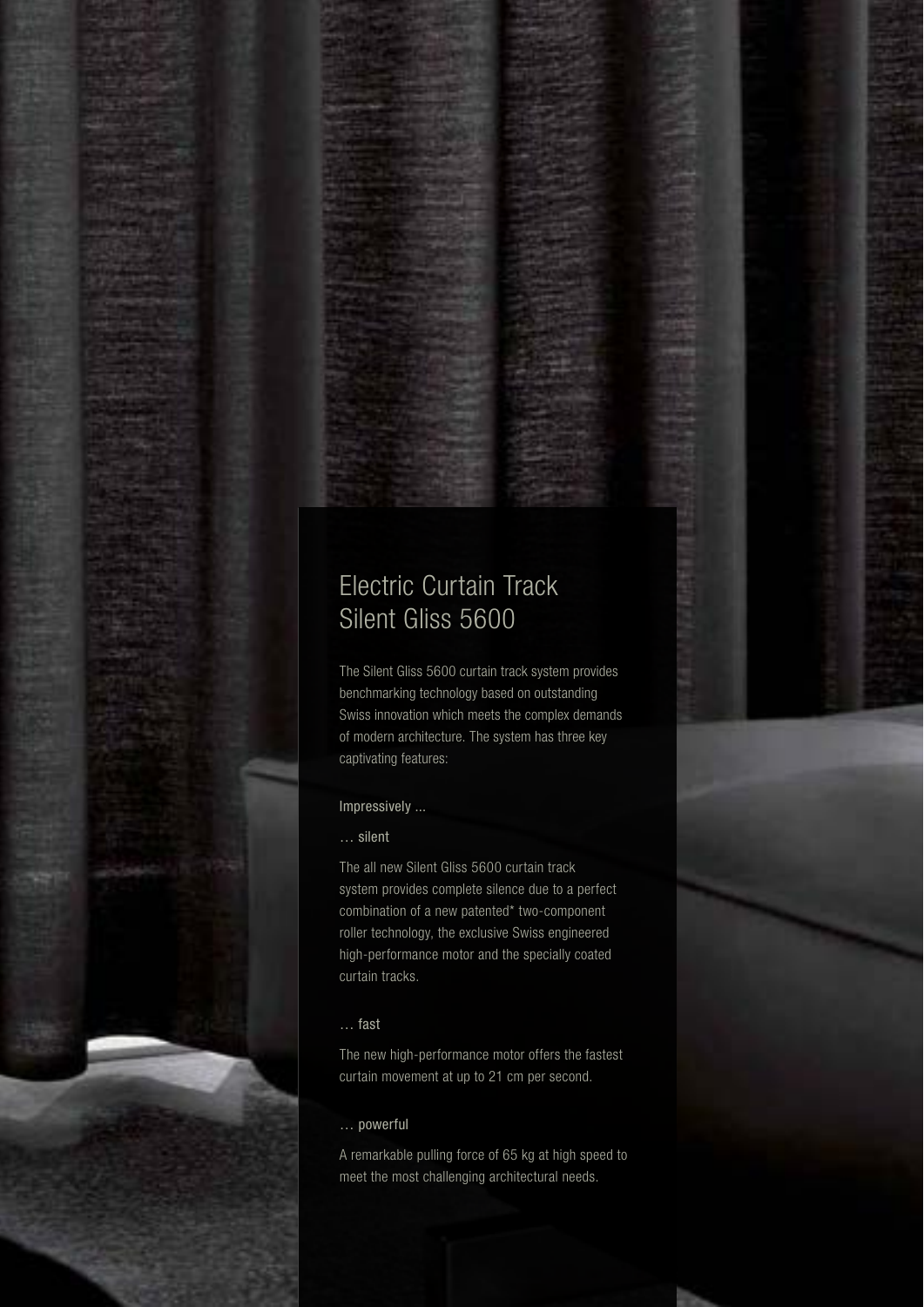# Silent Gliss Electric Curtain Track Product Range

Silent Gliss offers the most technically advanced electric curtain track range to meet all possible requirements.

| <b>Features</b>                                                                             | Silent Gliss 5600                             | Silent Gliss 5300                             | Silent Gliss 5800                 |
|---------------------------------------------------------------------------------------------|-----------------------------------------------|-----------------------------------------------|-----------------------------------|
| Silent, fast and powerful                                                                   |                                               |                                               |                                   |
| Noiseless technology system                                                                 | *****                                         | $***$                                         | $\star$                           |
| Patented* two-component roller technology                                                   |                                               |                                               |                                   |
| Silent Gliss exclusive wax coating                                                          |                                               |                                               |                                   |
| Speed cm/sec                                                                                | 21 (optional 15)                              | 30                                            | 20                                |
| Max. length                                                                                 | 15 <sub>m</sub>                               | 25 <sub>m</sub>                               | 60 m                              |
| Max. weight                                                                                 | 65 kg                                         | 74 kg                                         | 280 kg                            |
| <b>Usability and Design</b>                                                                 |                                               |                                               |                                   |
| Designed in Switzerland                                                                     |                                               | $\bullet$                                     | $\bullet$                         |
| Motor colour                                                                                | Aluminium silk-matt/<br>white                 | grey                                          | silver                            |
| Touch and Go / soft start / soft stop                                                       |                                               |                                               |                                   |
| Silent Gliss Move App compatible                                                            |                                               | $\bullet$                                     | $\bullet$                         |
| Radio Remote Control System Silent Gliss 9940                                               | $\bullet$                                     |                                               |                                   |
| <b>Bidirectional radio system</b>                                                           |                                               | only external                                 | only external                     |
| <b>Technology</b>                                                                           |                                               |                                               |                                   |
| High-end DC motor with brushless technology                                                 |                                               |                                               |                                   |
| Control option 100-250 VAC / low voltage contact / radio /<br>radio and low voltage contact | $\bullet$ / $\bullet$ / $\bullet$ / $\bullet$ | $\bullet$ / $\bullet$ / $\bullet$ / $\bullet$ | $\bullet$ / $-$ / $\bullet$ / $-$ |
| Plug-in motor cable                                                                         |                                               |                                               |                                   |
| Permanent positioning sensor (even without power)                                           |                                               |                                               |                                   |
| Integrated manual override                                                                  |                                               |                                               |                                   |
| Electronic end limits                                                                       | $\bullet$                                     | $\bullet$                                     |                                   |
| Easy end stop setting manual / automatic                                                    | $\bullet$ / $\bullet$                         | $\bullet$ / $-$                               | $\bullet$ / $-$                   |
| Multiple motor positioning (90° rotatable / upside down)                                    | $\bullet$ / $\bullet$                         | $-$ / $\bullet$                               | $-/-$                             |
| Internal transformer / external transformer                                                 | • / optional                                  |                                               |                                   |
| Bendable track / symmetrical track                                                          | $\bullet$ / $\bullet$                         | $\bullet$ / $-$                               | $\bullet$ / $-$                   |
| Minimum bending radius                                                                      | 25 cm                                         | 50 cm                                         | 50 cm                             |
| Bendable recess option                                                                      |                                               |                                               |                                   |
| Wave roller / glider                                                                        | $\bullet$ / $\bullet$                         | 18 B                                          |                                   |
| Patented* connecting bridge                                                                 | $\bullet$                                     |                                               |                                   |
| Integrated modular radio system (later upgrade possible)                                    |                                               |                                               |                                   |
| Fixing option without brackets (screw through profile)                                      | $\bullet$                                     |                                               |                                   |
| * Patent pending                                                                            | a.                                            |                                               |                                   |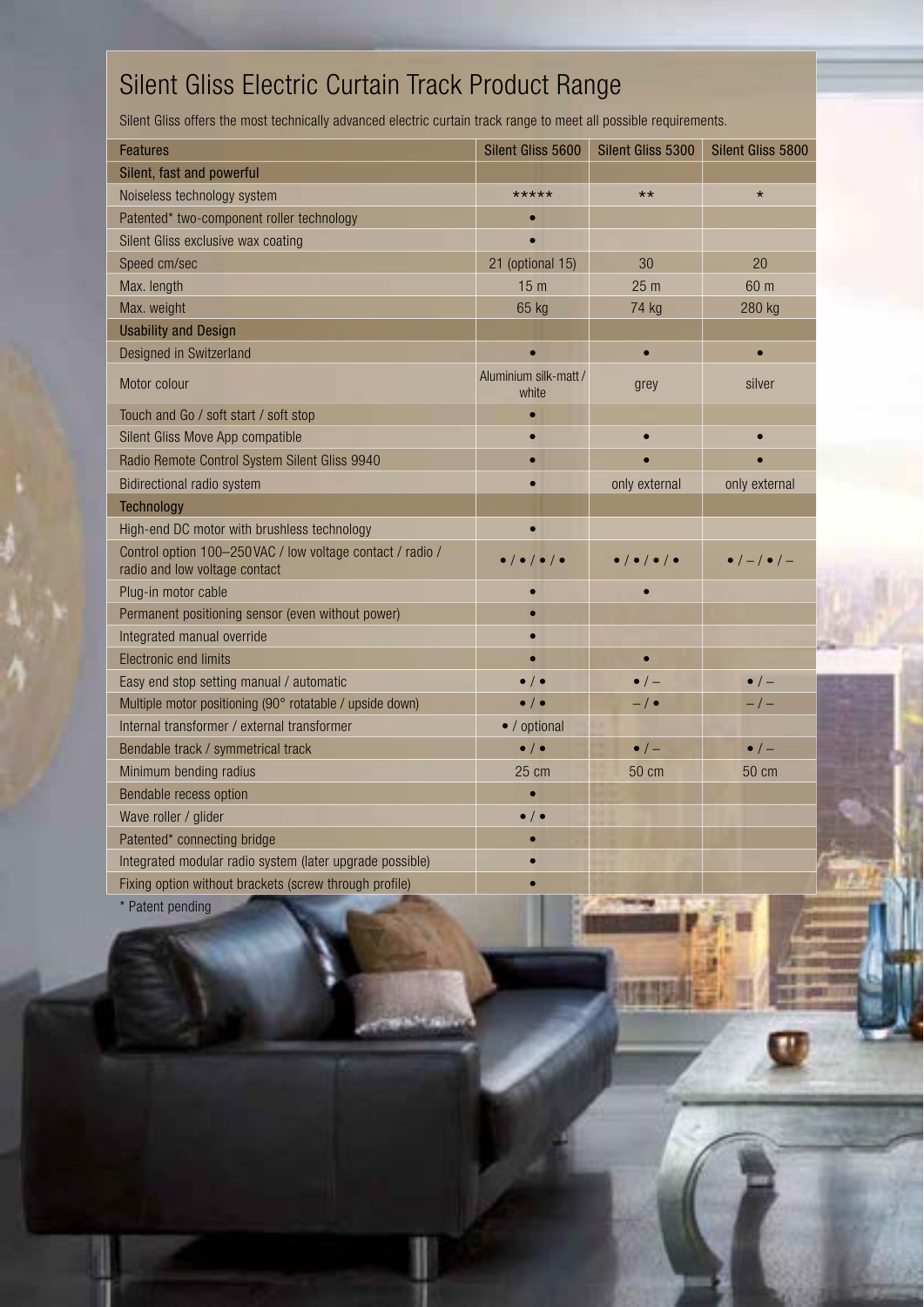## Silent Gliss Move App – a New Dimension in Operation

Operate curtains, blinds and other electric Silent Gliss systems from your smartphone, tablet or desktop. Whether you are at home or on the road, this reliable and intuitive app allows you to program automatic opening and closing times. Alternatively, you can choose automatic sunrise and sunset programming.

With Silent Gliss Move you have total control!

Download the app in the Apple App Store, Google Play Store or Windows Store.